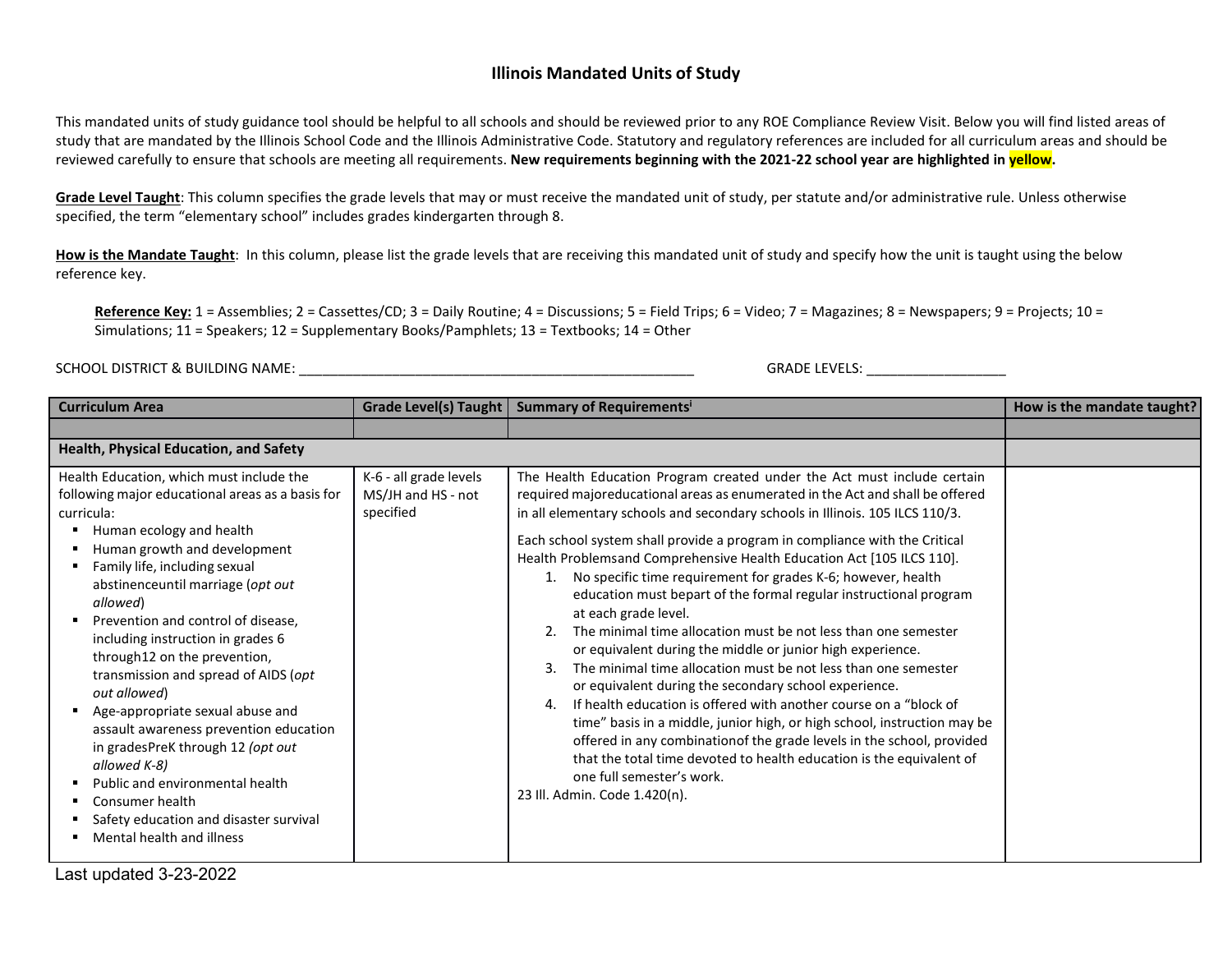| Personal health habits<br>Alcohol, drug use, and abuse including<br>themedical and legal ramifications of<br>alcohol, drug, and tobacco use, abuse<br>during pregnancy; curricula for alcohol<br>and drug use and abuse shall include<br>classroom instruction in grades 5<br>through 12<br>Evidence-based and medically accurate<br>information regarding: sexual<br>abstinence, tobacco and e-cigarettes<br>and other vapor devices, nutrition, and<br>dental health<br>Course material and instruction to<br>advisepupils of the Abandoned<br>Newborn Infant Protection Act |                                                   | Each student shall be required to take one semester or the equivalent,<br>i.e., at least 18 weeks, of health education during secondary school. 23 Ill.<br>Admin Code 1.440(b)(1).<br><b>Important cross-sections of School Code:</b><br>1. $105$ ILCS 5/10-23.13 (Erin's Law) – Requires all school boards to<br>adopt and implement a policy addressing sexual abuse of<br>children that may include age-appropriate curriculum for<br>students in pre-K through fifth grade.<br>2. 105 ILCS 5/27-23.1 (Parenting Education) - Defines parenting<br>education and theinstruction it may include for districts that choose<br>to offer it.<br>105 ILCS 5/27-9.1a (Comprehensive personal health and safety and<br>3.<br>comprehensive sexual health education) & 9.1b (Consent<br>Education) – Sets forth criteria for all classes that teach |  |
|--------------------------------------------------------------------------------------------------------------------------------------------------------------------------------------------------------------------------------------------------------------------------------------------------------------------------------------------------------------------------------------------------------------------------------------------------------------------------------------------------------------------------------------------------------------------------------|---------------------------------------------------|------------------------------------------------------------------------------------------------------------------------------------------------------------------------------------------------------------------------------------------------------------------------------------------------------------------------------------------------------------------------------------------------------------------------------------------------------------------------------------------------------------------------------------------------------------------------------------------------------------------------------------------------------------------------------------------------------------------------------------------------------------------------------------------------------------------------------------------------|--|
| Information about cancer<br>Training on how to properly administer<br>cardiopulmonary resuscitation and how<br>touse an automated external defibrillator<br>shall be included as a basis for curricula<br>in all secondary schools in this state (opt<br>out allowed)<br>(105 ILCS 110/3)<br>(23 III. Admin. Code 1.420(n))<br>(23 III. Admin. Code 1.430(a)(7))<br>(23 Ill. Admin. Code 1.440(a)(9))<br>(23 Ill. Admin. Code 1.440(b)(1))                                                                                                                                     |                                                   | comprehensive personal health and safety and comprehensive<br>sexual health education. School districts have discretion over<br>whether they provide sexual health education to students. School<br>districts may also provide age and developmentally appropriate<br>consent education in kindergarten through 12th grades. See <b>ISBE</b><br>guidance on Public Act 102-0522 for additional information.                                                                                                                                                                                                                                                                                                                                                                                                                                    |  |
| <b>Physical Education</b><br>(105 ILCS 5/27-5, 27-6, and 27-7)<br>(23 III. Admin. Code 1.420(p))<br>(23 III. Admin. Code 1.430(a)(8))<br>(23 III. Admin. Code 1.440(a)(10))<br>(23 Ill. Admin. Code 1.425)                                                                                                                                                                                                                                                                                                                                                                     | All grades subject to<br>applicable<br>exemptions | A school board may determine the schedule or frequency of physical<br>education courses, provided that all pupils - except for those subject to<br>applicable exemptions - engage in a course of physical education for a<br>minimum of three days per five-day week. 105 ILCS 5/27-6.<br>A physical education course of study must be part of the regular school<br>curriculum and notextra-curricular in nature or organization. 105 ILCS 5/27-7.<br>Appropriate activity related to physical education shall be required as provided<br>for by Section 27-6 of the School Code. The time schedule shall compare<br>favorably with other courses in the curriculum. Safety education, as it relates to<br>the physical education program, should be incorporated. 23 Ill. Admin. Code<br>1.420(p).                                           |  |

Last updated 3-23-2022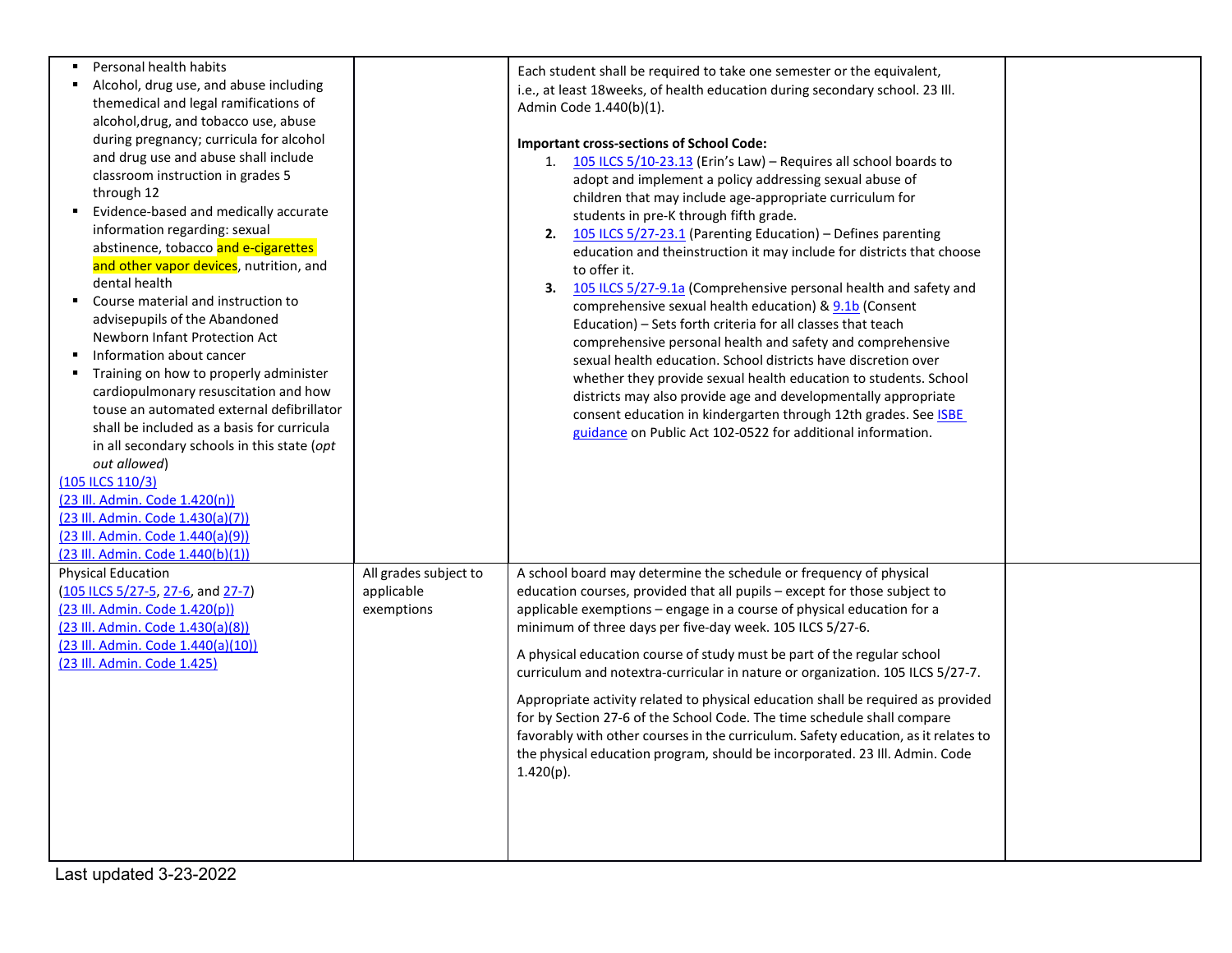<span id="page-2-1"></span><span id="page-2-0"></span>

| Safety Education<br>(105 ILCS 5/27-17)<br>(105 ILCS 5/27-24.2)<br>(23 III. Admin. Code 1.430(a)(10))                        | Grades 1-8 (required)<br>May be provided for<br>in all othergrades | A district must provide a coordinated and supervised course of study in Safety<br>Education inits elementary schools. 23 Ill. Admin. Code 1.430(a)(10).<br>Instruction shall be given in safety education in each of grades 1-8, equivalent<br>to one class period each week. 105 ILCS 5/27-24.2.<br>School boards of public schools and all boards in charge of educational<br>institutions supported wholly or partially by the state may provide instruction in              |  |
|-----------------------------------------------------------------------------------------------------------------------------|--------------------------------------------------------------------|---------------------------------------------------------------------------------------------------------------------------------------------------------------------------------------------------------------------------------------------------------------------------------------------------------------------------------------------------------------------------------------------------------------------------------------------------------------------------------|--|
|                                                                                                                             |                                                                    | safety education in all grades and include such instruction in the courses of<br>study regularly taught therein. Such boards may provide for instruction in safety<br>education for not less than 16 hours during<br>each school year. 105 ILCS 5/27-17.                                                                                                                                                                                                                        |  |
| <b>Driver Education Course</b><br>(105 ILCS 5/27-24.2)<br>(23 III. Admin. Code 1.440(a)(13))<br>See also the Part 252 rules | 9 <sup>th</sup> -12 <sup>th</sup> grades                           | Any school district which maintains grades 9 through 12 shall offer a<br>driver education course in any such school which it operates.<br>A driver education course shall consist of a minimum of 30 clock hours of<br>classroom instruction and a minimum of 6 clock hours of individual behind-the-<br>wheel instruction in a dual control car on public roadways taught by a driver<br>education instructor endorsed by the<br>State Board of Education. 105 ILCS 5/27-24.2. |  |
| <b>Abduction Education</b><br>(105 ILCS 5/27-13.2)                                                                          | Not specified                                                      | All public schools must provide some instruction, study, and discussion on this<br>topic. The required instruction can be included in the courses of study regularly<br>taught; provided, however, that such instruction must be given every year to all<br>pupils in grades kindergarten<br>through 8                                                                                                                                                                          |  |
| Anabolic Steroid Abuse Prevention<br>(105 ILCS 5/27-23.3)                                                                   | $7th - 12th$<br>grades and<br>interscholasti<br>c athletes         | School districts must provide instruction on this topic in grades 7 through 12 and<br>also to interscholastic athletes. Such instruction shall be included in science,<br>health, drug abuse,<br>physical education, or other appropriate courses of study.                                                                                                                                                                                                                     |  |
| Drug & Substance Abuse Education<br>(105 ILCS 5/27-13.2)<br>(23 Ill. Admin. Code 1.430(a)(12))                              | K-8 <sup>th</sup> grades (each grade<br>level)                     | All public schools maintaining any of the grades kindergarten through 8 must<br>provide instruction, study, and discussion on this topic. The required<br>instruction can be included in the courses of study regularly taught; provided,<br>however, that such instruction must be given every year to all pupils in grades<br>kindergarten through 8. 105 ILCS 5/27-13.2.                                                                                                     |  |
|                                                                                                                             |                                                                    | A district must provide a coordinated and supervised course of study in<br>effective methods for the prevention and avoidance of drug, and the dangers<br>of opioid and substance abuse. The time allotment is theoption of the local<br>board of education. 23 Ill. Admin. Code 1.430(a)(12).                                                                                                                                                                                  |  |
| <b>Teen Dating Violence</b><br>(105 ILCS 110/3.10)                                                                          | Grades 7-12                                                        | The school board of each public school district in this state shall adopt a<br>policy on teen dating violence that, among other things, incorporates age-<br>appropriate education about teen dating violence into new or existing<br>training programs for students in grades 7<br>through 12 and school employees. 105 ILCS 110/3.10(b)(2).                                                                                                                                   |  |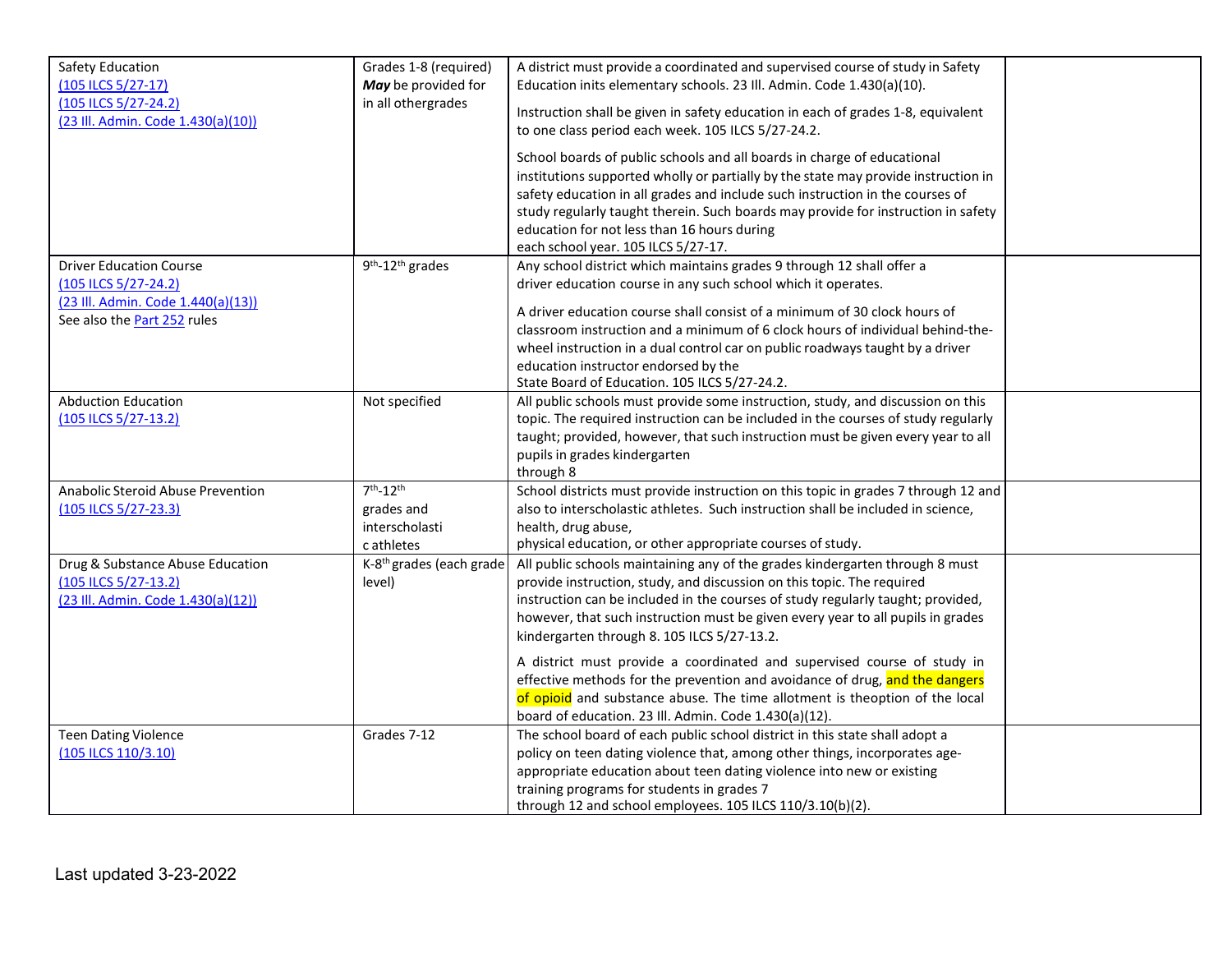| Violence Prevention & Conflict Resolution | Each grade level K-12  | School districts shall provide instruction in violence prevention and conflict     |  |
|-------------------------------------------|------------------------|------------------------------------------------------------------------------------|--|
| (105 ILCS 5/27-23.4)                      |                        | resolutioneducation for grades kindergarten through 12 and may include             |  |
|                                           |                        | such instruction in the courses of study regularly taught therein. 105 ILCS        |  |
|                                           |                        | $5/27 - 23.4$ .                                                                    |  |
| Internet Safety Education                 | Grades 3-12 (required) | A school district must incorporate into the school curriculum a component          |  |
| (105 ILCS 5/27-13.3)                      | May be provided for    | on internet safety to be taught at least once each school year to students in      |  |
|                                           | in gradesK-2           | grades 3 through 12. The age-appropriate curriculum may begin with                 |  |
|                                           |                        | students in kindergarten.                                                          |  |
|                                           |                        | The school board shall determine the scope and duration of this unit of            |  |
|                                           |                        | instruction. The age-appropriate unit of instruction may be incorporated into      |  |
|                                           |                        | the current courses of study regularly taught in the district's schools, as        |  |
|                                           |                        | determined by the school board.                                                    |  |
| <b>Traffic Injury Prevention</b>          | Grades K-8             | The school board of a district that maintains any of the grades K through 8 must   |  |
| (105 ILCS 5/27-23.11)                     |                        | adopt a policy on traffic injury prevention education, and such education must be  |  |
|                                           |                        | made available to students in grades K-8.                                          |  |
|                                           |                        |                                                                                    |  |
| <b>Social Science and History</b>         |                        |                                                                                    |  |
| Social Studies (including U.S. History)   | Not specified for      | A district must provide a coordinated and supervised course of study in Social     |  |
| (23 III. Admin. Code 1.430(a)(4))         | elementaryschools      | Studies in itselementary schools. The time allotment is the option of the local    |  |
| (23 Ill. Admin. Code 1.440(a)(4))         | HS graduation          | board of education. 23 Ill.Admin. Code 1.430(a)(4).                                |  |
| $(105$ ILCS $5/27 - 22(e)(5))$            | requirement            | Each district must provide a comprehensive curriculum that includes U.S. History   |  |
|                                           |                        | in its high school course offerings. The time allotment is the option of the local |  |
|                                           |                        | board of education. 23III. Admin. Code 1.440(a)(4).                                |  |
|                                           |                        |                                                                                    |  |
|                                           |                        | As a prerequisite to receiving a high school diploma, each pupil entering the 9th  |  |
|                                           |                        | grade must, in addition to other course requirements, successfully complete        |  |
|                                           |                        | two years of Social Studies, of which at least one year must be history of the     |  |
|                                           |                        | United States or a combination ofhistory of the United States and American         |  |
|                                           |                        | government and, beginning with pupils entering the 9th grade in the 2016-17        |  |
|                                           |                        | school year and each school year thereafter, at least one semester must be         |  |
|                                           |                        | civics. 105 ILCS 5/22-22(e)(5). Beginning with pupils entering the 9th grade in    |  |
|                                           |                        | the 2021-22 school year and each school year thereafter, one semester, or part     |  |
|                                           |                        | of one semester, may include a financial literacy course.                          |  |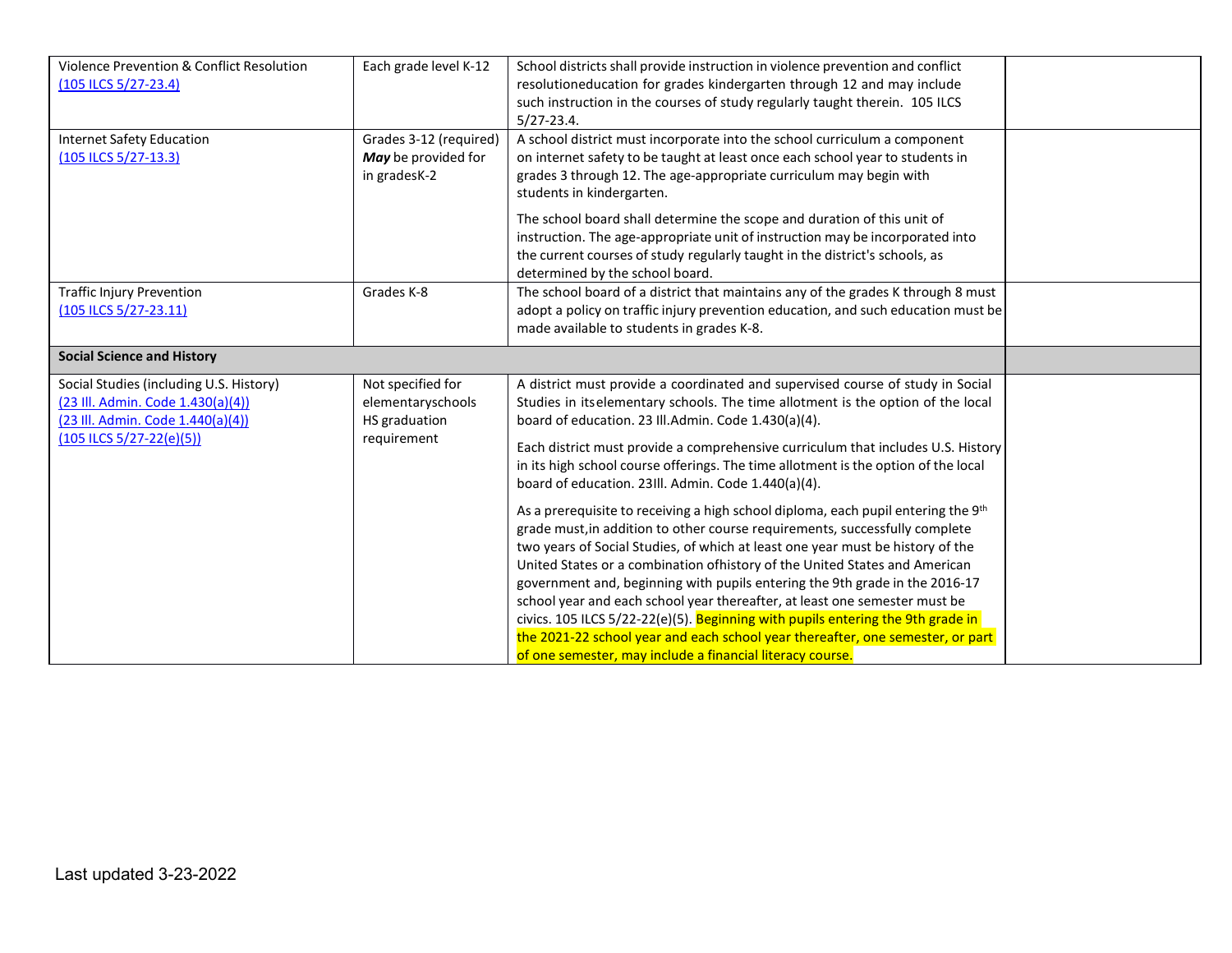| U.S. History, which must include the following<br>components:<br>■ The study of the role and contributions of<br>ethnic groups (including but not limited                                          | Not specified for<br>elementaryschools<br>HS graduation<br>requirement     | History of the United States shall be taught in all public schools and in all other<br>educationalinstitutions in the state supported or maintained, in whole or in<br>part, by public funds. The teaching of U.S. History must include study of all of<br>the topics outlined in Section 27-21 of the School Code. 105 ILCS 5/27-21.                                                |  |
|----------------------------------------------------------------------------------------------------------------------------------------------------------------------------------------------------|----------------------------------------------------------------------------|--------------------------------------------------------------------------------------------------------------------------------------------------------------------------------------------------------------------------------------------------------------------------------------------------------------------------------------------------------------------------------------|--|
| to those specifically enumerated in<br>statute) and the labor unions in the<br>history of this country and this state.                                                                             |                                                                            | The requirement for U.S. history shall be provided through history and social<br>sciencescourses. 23 Ill. Admin. Code 1.420(r).                                                                                                                                                                                                                                                      |  |
| ■ The study of events related to the forceful<br>removal and illegal deportation of<br>Mexican-American U.S. citizens during the<br>Great Depression.<br>■ The study of the role and contributions |                                                                            | No student may graduate from the eighth grade unless he or she has<br>received such instruction in the history of the United States as outlined in<br>Section 27-21 of the School Code and gives evidence of having a<br>comprehensive knowledge thereof, which may be administered remotely.<br>105 ILCS 5/27-21.                                                                   |  |
| oflesbian, gay, bisexual, and transgender<br>people in the history of this country and<br>this state.<br>Contributions made to society by                                                          |                                                                            | One year of the minimum two years of Social Studies required for graduation<br>must be history of the United States or a combination of history of the United<br>States and American government. 105 ILCS 5/27-22(e)(5).                                                                                                                                                             |  |
| Americans of different faith practices<br>(including, but not limited to, those<br>specifically enumerated in statute).<br>Instruction in the history of<br>Illinois.                              |                                                                            | <b>Important cross-section of School Code:</b><br>105 ILCS 5/27-3.5 All students in grade 7 and all high school students enrolled<br>in a courseconcerning U.S. history or a combination of U.S. history and<br>American government must view a Congressional Medal of Honor film made                                                                                               |  |
| (105 ILCS 5/27-21)<br>$(105$ ILCS $5/27 - 22(e)(5))$<br>(23 Ill. Admin. Code 1.420(r))                                                                                                             |                                                                            | by the Congressional Medal of Honor Foundation.                                                                                                                                                                                                                                                                                                                                      |  |
| Amer. Patriotism and Government<br>(105 ILCS 5/27-3, 27-4, 27-21)<br>(23 III. Admin. Code 1.420(r)(1))<br>(23 III. Admin. Code 1.430(b))<br>(23 Ill. Admin. Code 1.440(b)(4))                      | Not specified<br>8 <sup>th</sup> grade and HS<br>graduation<br>requirement | Each school system shall provide history and social sciences courses that<br>include the study of principles of representative government, the Constitutions<br>of both the United States and the State of Illinois, the proper use of the flag, and<br>how these concepts have related and currently do relate in actual practice in<br>the world. 23 III. Admin. Code 1.420(r)(1). |  |
|                                                                                                                                                                                                    |                                                                            | Must be taught in all public schools. 105 ILCS 5/27-3. In grades 7 and 8 or their<br>equivalent, not less than one hour of each school week must be devoted to the<br>study of these subjects. In all high school grades, not less than one hour of each<br>school week must be devoted to the advanced study of these subjects. 105 ILCS<br>$5/27-4.$                               |  |
|                                                                                                                                                                                                    |                                                                            | No student may graduate from the eighth grade unless he or she has received<br>instruction in the history of the United States that includes the content outlined<br>in 105 ILCS 5/27-21 of the School Code and gives evidence of having a<br>comprehensive knowledge thereof, which may be administered remotely.                                                                   |  |
|                                                                                                                                                                                                    |                                                                            | No student may receive a "certificate of graduation" without passing a<br>satisfactory exam of the subjects outlined in 105 ILCS 5/27-3, which may be<br>administered remotely.                                                                                                                                                                                                      |  |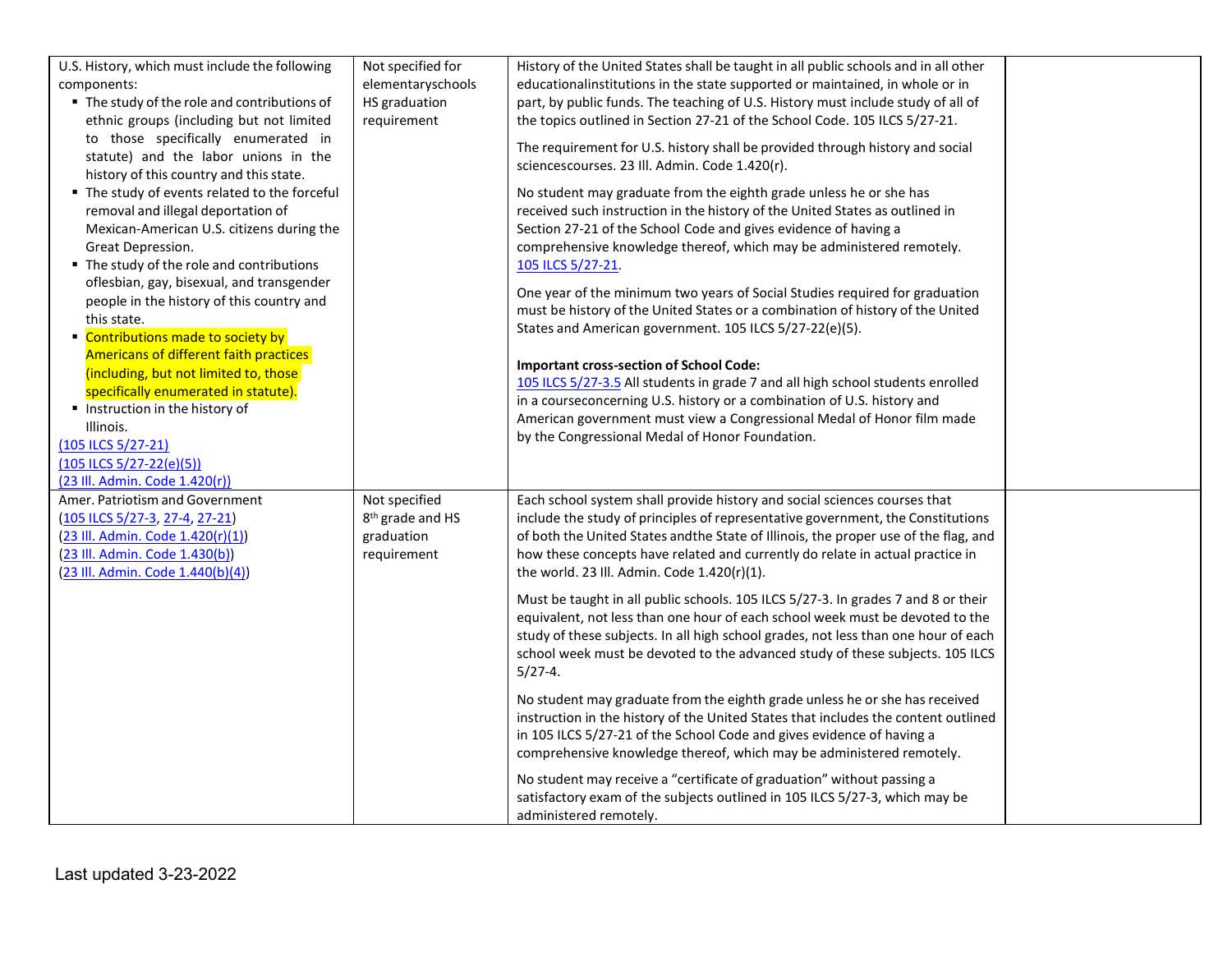| <b>Civics Education</b>                                   | 6 <sup>th</sup> , 7 <sup>th</sup> or 8 <sup>th</sup> grade | Every public elementary school must provide in its $6th$ , $7th$ , or $8th$ grade                                                                        |  |
|-----------------------------------------------------------|------------------------------------------------------------|----------------------------------------------------------------------------------------------------------------------------------------------------------|--|
| (105 ILCS 5/27-3.10)                                      | HS graduation                                              | curriculum at least one semester of civics education. This course of study must                                                                          |  |
| $(105$ ILCS $5/27 - 22(e)(5))$                            | requirement                                                | be provided <i>in addition to</i> the instruction required to be provided under                                                                          |  |
|                                                           |                                                            | Section 27-3 of the School Code. 105 ILCS 5/27-3.10.                                                                                                     |  |
|                                                           |                                                            | As a prerequisite to receiving a high school diploma, at least one semester of the                                                                       |  |
|                                                           |                                                            | minimum two years of Social Studies must be civics. 105 ILCS 5/27-22(e)(5).                                                                              |  |
| Women in History                                          | Not specified                                              | Every public elementary and high school must provide a unit of instruction                                                                               |  |
| (105 ILCS 5/27-20.5)                                      |                                                            | studying the events of the history of women in America. 105 ILCS 5/27-20.5.                                                                              |  |
| (23 III. Admin. Code 1.420(r)(6))                         |                                                            | Each school system shall provide history and social sciences courses that                                                                                |  |
|                                                           |                                                            | include the study of the events of women's history in America. 23 Ill. Admin.                                                                            |  |
|                                                           |                                                            | Code 1.420(r)(6).                                                                                                                                        |  |
| <b>Black History</b>                                      | Not specified                                              | Every public elementary and high school must provide a unit of instruction                                                                               |  |
| (105 ILCS 5/27-20.4)                                      |                                                            | studying the events of Black history. 105 ILCS 5/27-20.4.                                                                                                |  |
| (23 Ill. Admin. Code 1.420(r)(5))                         |                                                            |                                                                                                                                                          |  |
|                                                           |                                                            | Each school system shall provide history and social sciences courses that                                                                                |  |
|                                                           |                                                            | include the study of the events of Black history. 23 Ill. Admin. Code 1.420(r)(5).                                                                       |  |
| Holocaust/Genocide Ed                                     | Not specified                                              | Every public elementary and high school must provide a unit of instruction<br>studying the events of the Nazi atrocities of 1933-1945, a period in world |  |
| (105 ILCS 5/27-20.3)<br>(23 III. Admin. Code 1.420(r)(4)) |                                                            | history known as the Holocaust. To reinforce that lesson, such curriculum shall                                                                          |  |
|                                                           |                                                            | include an additional unit of instruction studying other acts of genocide across                                                                         |  |
|                                                           |                                                            | the globe. This unit shall include, but not be limited to, the Armenian                                                                                  |  |
|                                                           |                                                            | Genocide; the Famine-Genocide in Ukraine; and more recent atrocities in                                                                                  |  |
|                                                           |                                                            | Cambodia, Bosnia, Rwanda, and Sudan. 105 ILCS 5/27-20.3.                                                                                                 |  |
|                                                           |                                                            |                                                                                                                                                          |  |
|                                                           |                                                            | Each school system shall provide history and social sciences courses that                                                                                |  |
|                                                           |                                                            | include the study of that period in world history known as the Holocaust. 23<br>Ill. Admin. Code 1.420(r)(4).                                            |  |
| History of disabilities, people with disabilities,        | Not specified                                              | A school district must provide instruction on disability history, people with                                                                            |  |
| and disabilities rights movement                          |                                                            | disabilities, and the disability rights movement. Instruction may be included in                                                                         |  |
| (105 ILCS 5/27-23.8)                                      |                                                            | those courses that the school district chooses, and the school board shall                                                                               |  |
|                                                           |                                                            | determine the minimum amount of instructional time required under this                                                                                   |  |
|                                                           |                                                            | Section. 105 ILCS 5/27-23.8(a), (c).                                                                                                                     |  |
|                                                           |                                                            |                                                                                                                                                          |  |
|                                                           |                                                            |                                                                                                                                                          |  |
|                                                           |                                                            |                                                                                                                                                          |  |
|                                                           |                                                            |                                                                                                                                                          |  |
|                                                           |                                                            |                                                                                                                                                          |  |
|                                                           |                                                            |                                                                                                                                                          |  |
|                                                           |                                                            |                                                                                                                                                          |  |
|                                                           |                                                            |                                                                                                                                                          |  |
|                                                           |                                                            |                                                                                                                                                          |  |
|                                                           |                                                            |                                                                                                                                                          |  |
|                                                           |                                                            |                                                                                                                                                          |  |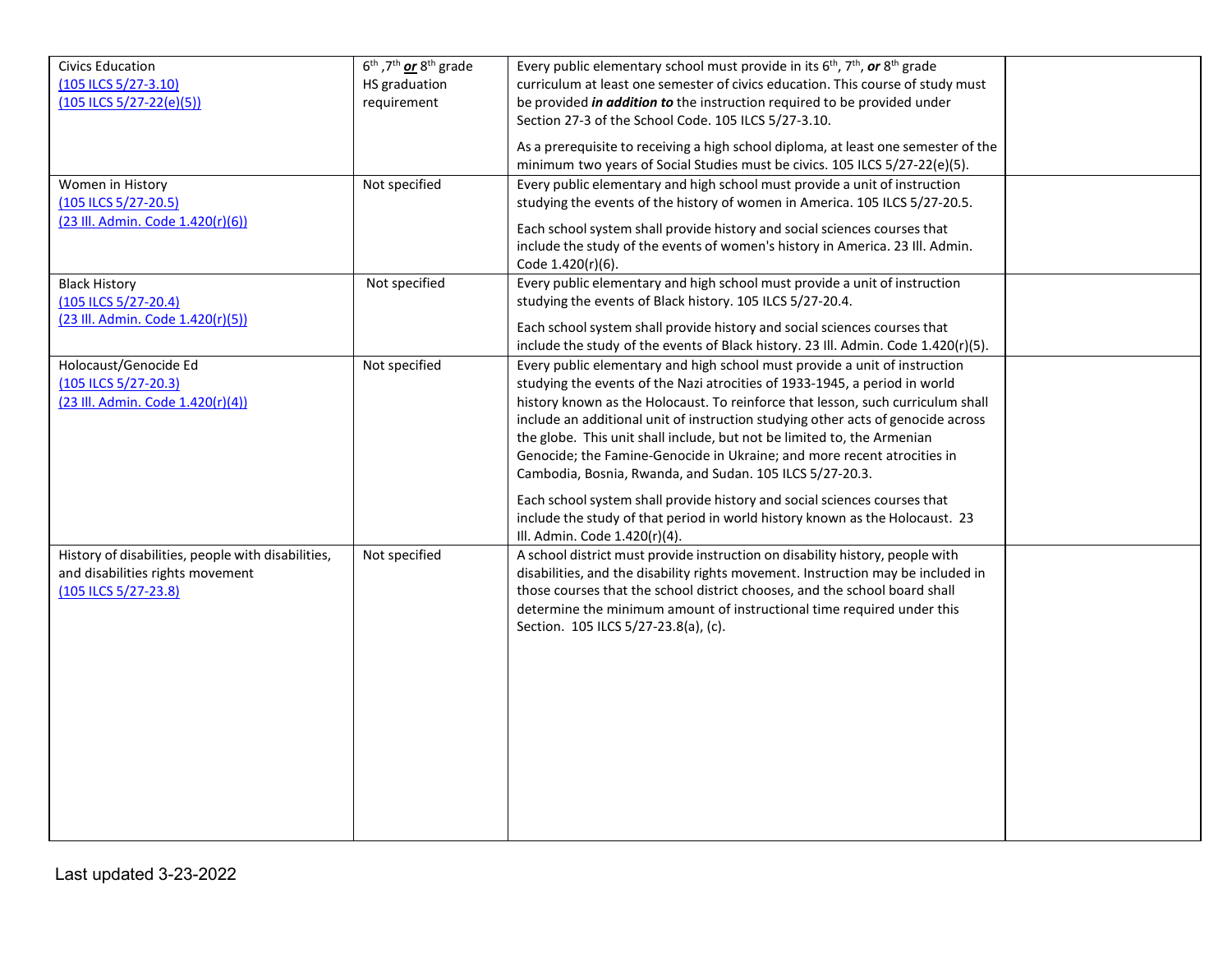| <b>Other Core Content Areas</b>                                                                                                             |                                                                        |                                                                                                                                                                                                                                                                                                                                                                                                                                                          |  |
|---------------------------------------------------------------------------------------------------------------------------------------------|------------------------------------------------------------------------|----------------------------------------------------------------------------------------------------------------------------------------------------------------------------------------------------------------------------------------------------------------------------------------------------------------------------------------------------------------------------------------------------------------------------------------------------------|--|
| Language Arts, Reading, and Other<br><b>Communications Skills</b><br>(23 III. Admin. Code 1.430(a)(1))<br>(23 III. Admin. Code 1.440(a)(1)) | Not specified for<br>elementaryschools<br>HS graduation<br>requirement | A district must provide a coordinated and supervised course of study in<br>Language Arts, Reading, and other Communication Skills in its elementary<br>schools. The time allotment isthe option of the local board of education. 23<br>Ill. Admin. Code 1.430(a)(1).                                                                                                                                                                                     |  |
| (105 ILCS 5/10-20.53)<br>$(105$ ILCS $5/27 - 22(e)(1))$                                                                                     |                                                                        | Each district must provide a comprehensive curriculum that includes<br>Language Arts in its high school course offerings. The time allotment is the<br>option of the local board of education. 23 Ill. Admin. Code 1.440(a)(1).                                                                                                                                                                                                                          |  |
|                                                                                                                                             |                                                                        | Each school board shall promote 60 minutes of minimum reading<br>opportunities daily for students in kindergarten through 3rd grade whose<br>reading level is one grade level or lower than their current grade level<br>according to current learning standards and the school district. 105 ILCS 5/10-<br>20.53.                                                                                                                                       |  |
|                                                                                                                                             |                                                                        | As a prerequisite to receiving a high school diploma, each pupil entering the<br>9th grade must, in addition to other course requirements, successfully<br>complete four years of<br>language arts. 105 ILCS 5/27-22(e)(1).                                                                                                                                                                                                                              |  |
| <b>Writing Intensive Courses</b><br>105 ILCS 5/27-22(e)(2)<br>(23 III. Admin. Code 1.440(d)(1))                                             | HS graduation<br>requirement                                           | As a prerequisite to receiving a high school diploma, each pupil entering the<br>9th grade must, in addition to other course requirements, successfully<br>complete two years of writing intensive courses, one of which must be<br>English and the other of which may be English or any other subject. When<br>applicable, writing-intensive courses may be counted<br>toward the fulfillment of other graduation requirements. 105 ILCS 5/27-22(e)(2). |  |
| <b>Cursive writing</b><br>(105 ILCS 5/27-20.7)                                                                                              | Elementary<br>schools; must be<br>completed by<br>grade 5              | Elementary schools must offer at least one unit of instruction in cursive writing.<br>School districts shall, by policy, determine at what grade level or levels students<br>are to be offered cursive writing, provided that such instruction must be offered<br>before students complete<br>grade 5.                                                                                                                                                   |  |
| Science<br>(23 Ill. Admin. Code 1.430(a)(2))<br>(23 III. Admin. Code 1.440(a)(2))<br>$(105$ ILCS $5/27 - 22(e)(4))$                         | Not specified for<br>elementaryschools<br>HS graduation<br>requirement | A district must provide a coordinated and supervised course of study in Science<br>in its elementary schools. The time allotment is the option of the local board of<br>education. 23 Ill.Admin. Code 1.430(a)(2).<br>Each district must provide a comprehensive curriculum that includes Science                                                                                                                                                        |  |
|                                                                                                                                             |                                                                        | in its high school course offerings. The time allotment is the option of the<br>local board of education.23 Ill. Admin. Code 1.440(a)(2).<br>As a prerequisite to receiving a high school diploma, each pupil entering the<br>9th grade must, in addition to other course requirements, successfully<br>complete two years ofscience. 105 ILCS 5/27-22(e)(4).                                                                                            |  |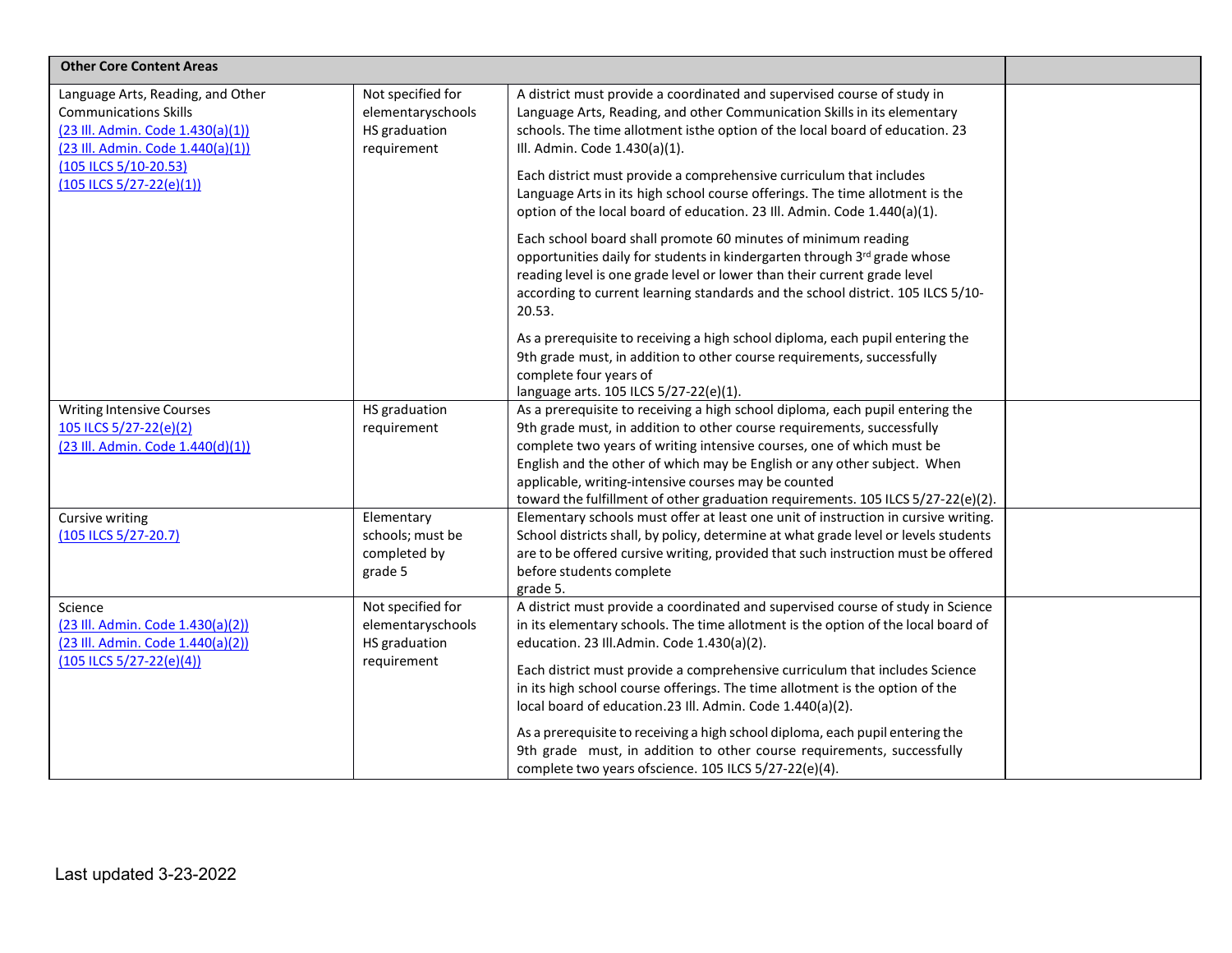| Conservation of Natural Resourcesii<br>(105 ILCS 5/27-13.1)<br>(23 Ill. Admin. Code 1.420(l))<br>(23 Ill. Admin. Code 1.430(a)(11))<br>(23 III. Admin. Code 1.440(a)(12)) | Not specified                                                          | All public schools must provide some instruction, study, and discussion on<br>this topic. 105ILCS 5/27-13.1.<br>A district must provide a coordinated and supervised course of study in<br>Conservation of Natural Resources in its elementary schools. The time allotment<br>is the option of the local board of education. 23 Ill. Admin. Code 1.430(a)(11).<br>Each district must provide a comprehensive curriculum that includes<br>Conservation of Natural Resources in its high school course offerings. The<br>time allotment is the option of the local board of education. 23 III. Admin.<br>Code 1.440(a)(12).                                                                                                                                                                                                                                           |  |
|---------------------------------------------------------------------------------------------------------------------------------------------------------------------------|------------------------------------------------------------------------|---------------------------------------------------------------------------------------------------------------------------------------------------------------------------------------------------------------------------------------------------------------------------------------------------------------------------------------------------------------------------------------------------------------------------------------------------------------------------------------------------------------------------------------------------------------------------------------------------------------------------------------------------------------------------------------------------------------------------------------------------------------------------------------------------------------------------------------------------------------------|--|
| <b>Mathematics</b><br>(23 Ill. Admin. Code 1.430(a)(3))<br>(23 Ill. Admin. Code 1.440(a)(3))<br>$(105$ ILCS $5/27 - 22(e)(3))$                                            | Not specified for<br>elementaryschools<br>HS graduation<br>requirement | A district must provide a coordinated and supervised course of study in<br>Mathematics in its elementary schools. The time allotment is the option of the<br>local board of education. 23 Ill.Admin. Code 1.430(a)(3).<br>Each district must provide a comprehensive curriculum that includes Math its<br>high school course offerings. The time allotment is the option of the local board<br>of education. 23 Ill. Admin. Code 1.440(a)(3).<br>As a prerequisite to receiving a high school diploma, each pupil entering the 9th<br>grade must, in addition to other course requirements, successfully complete<br>three years of math, one of which must be Algebra 1, one of which must<br>include geometry content, and one<br>which may be an Advanced Placement computer science course. 105 ILCS 5/27-<br>$22(e)(3)$ .                                      |  |
| <b>Transitional Mathematics</b>                                                                                                                                           | $12th$ grade                                                           | By the end of the 2021-22 school year, all public school districts serving grades 9<br>through 12 wishing to opt out of offering transitional mathematics instruction<br>must complete the opt-out process through ISBE.<br>Commencing in the 2019-20 school year, the school board of any school district<br>serving grades 9 through 12 may elect to implement transitional mathematics<br>instruction preparing students for one or more of the postsecondary institution<br>mathematics pathways. If a school board makes an election and a community<br>college for that local school district receives an implementation grant in<br>accordance with subsection (c) of Section 55 of this Act, the community college<br>must enter into a partnership agreement and provide the necessary support for<br>implementation within timelines established by ICCB. |  |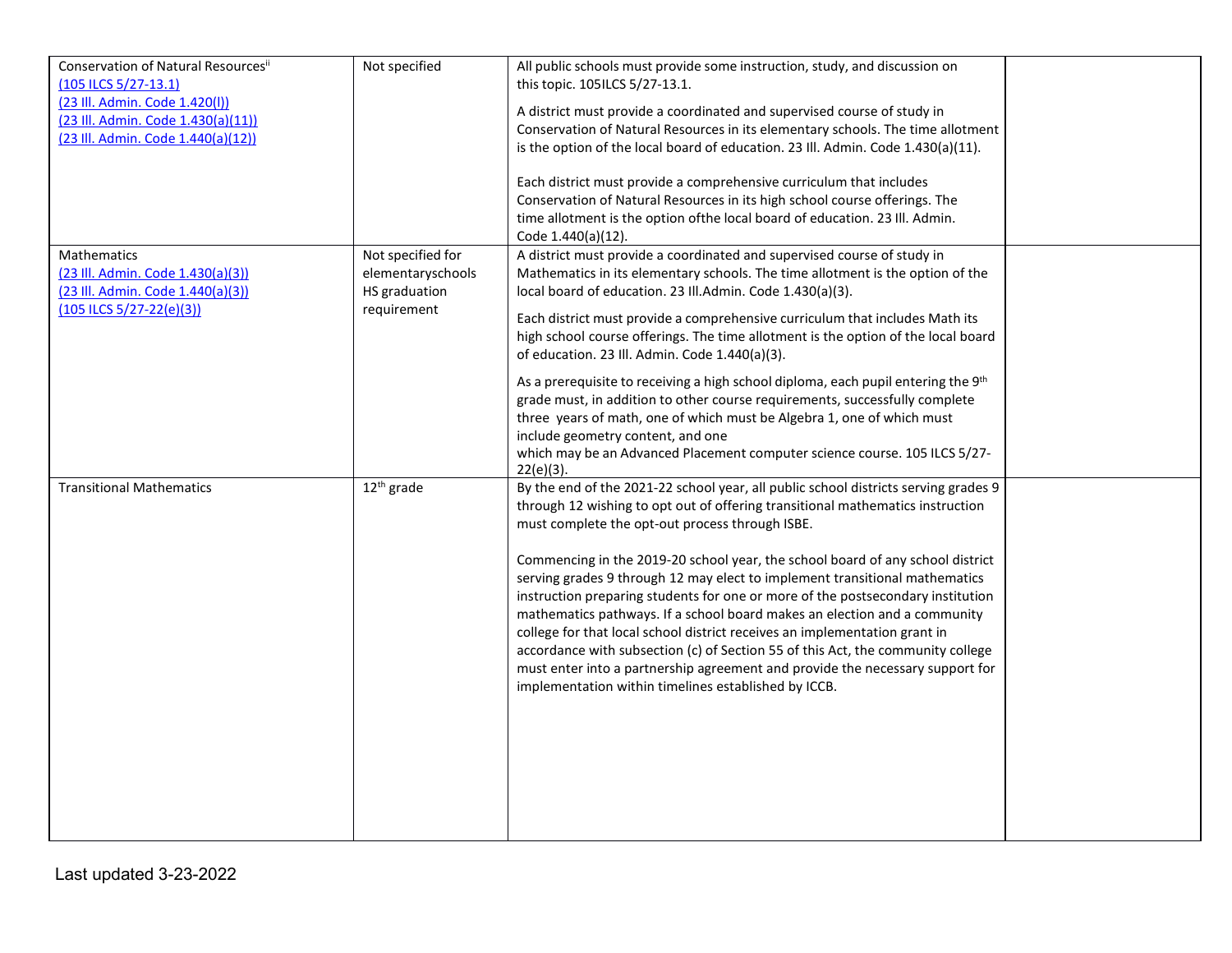| Library, Fine Arts, Language, Career, Character, and Consumer Ed                                                             |                                                                                                     |                                                                                                                                                                                                                                                                                                                                                                                                                                                                                                                                                                                                                                                                                                                                                                                                                                                                                                                                                                             |  |
|------------------------------------------------------------------------------------------------------------------------------|-----------------------------------------------------------------------------------------------------|-----------------------------------------------------------------------------------------------------------------------------------------------------------------------------------------------------------------------------------------------------------------------------------------------------------------------------------------------------------------------------------------------------------------------------------------------------------------------------------------------------------------------------------------------------------------------------------------------------------------------------------------------------------------------------------------------------------------------------------------------------------------------------------------------------------------------------------------------------------------------------------------------------------------------------------------------------------------------------|--|
| <b>Library Media Programs</b><br>(23 Ill. Admin. Code 1.420(o))                                                              | Not specified                                                                                       | Each school district shall provide a program of library media services for the<br>students in each of its schools that meets the requirements outlined in 23 III.<br>Admin. Code 1.420(o).                                                                                                                                                                                                                                                                                                                                                                                                                                                                                                                                                                                                                                                                                                                                                                                  |  |
| Music<br>(23 III. Admin. Code 1.430(a)(5))<br>(23 III. Admin. Code 1.440(a)(6))<br>$(105$ ILCS $5/27 - 22(e)(6))$            | Not specified for<br>elementaryschools<br>Option for 1-year<br>credit requirement<br>in high school | A district must provide a coordinated and supervised course of study in Music in<br>its elementary schools. The time allotment is the option of the local board of<br>education. 23 Ill. Admin. Code 1.430(a)(5).<br>Each district must provide a comprehensive curriculum that includes Music in<br>its high school course offerings. The time allotment is the option of the local<br>board of education.23 Ill. Admin. Code 1.440(a)(6).<br>Each pupil entering the 9 <sup>th</sup> grade must, in addition to other course requirements,<br>successfully complete one year chosen from (A) music; (B) art; (C) foreign<br>language, which shall be deemed to include American Sign Language; (D)<br>vocational education; or (E) forensic speech (speech and debate). A forensic<br>speech course used to satisfy the graduation requirement for four years of<br>language arts may not be used to satisfy this graduation requirement. 105 ILCS<br>$5/27 - 22(e)(6)$ . |  |
| Art<br>(23 Ill. Admin. Code 1.430(a)(6))<br>(23 III. Admin. Code 1.440(a)(7))<br>$(105$ ILCS $5/27 - 22(e)(6))$              | Not specified for<br>elementaryschools<br>Option for 1-year<br>credit requirement<br>in high school | A district must provide a coordinated and supervised course of study in Art in<br>its elementary schools. The time allotment is the option of the local board of<br>education. 23 Ill.Admin. Code 1.430(a)(6).<br>Each district must provide a comprehensive curriculum that includes Art in its<br>high schoolcourse offerings. The time allotment is the option of the local board<br>of education. 23 III. Admin. Code 1.440(a)(7).<br>As a prerequisite to receiving a high school diploma, each pupil entering the 9th<br>grade must, in addition to other course requirements, successfully complete<br>one year chosen from (A) music; (B) art, (C) foreign language, which shall be<br>deemed to include American Sign<br>Language; or (D) vocational education. 105 ILCS 5/27-22(e)(6).                                                                                                                                                                            |  |
| Foreign Language<br>(23 III. Admin. Code 1.440(a)(5))<br>(23 III. Admin. Code 1.440(d)(2))<br>$(105$ ILCS $5/27 - 22(e)(6))$ | Option for 1-year<br>credit requirement<br>in high school                                           | Each district must provide a comprehensive curriculum that includes Foreign<br>Language in its high school course offerings. The time allotment is the option of<br>the local board of education. 23 Ill. Admin. Code 1.440(a)(5).<br>As a prerequisite to receiving a high school diploma, each pupil entering the 9th<br>grade must, in addition to other course requirements, successfully complete<br>one year chosen from (A) music; (B) art; (C) foreign language, which shall be<br>deemed to include American Sign<br>Language; or (D) vocational education. 105 ILCS 5/27-22(e)(6).                                                                                                                                                                                                                                                                                                                                                                                |  |